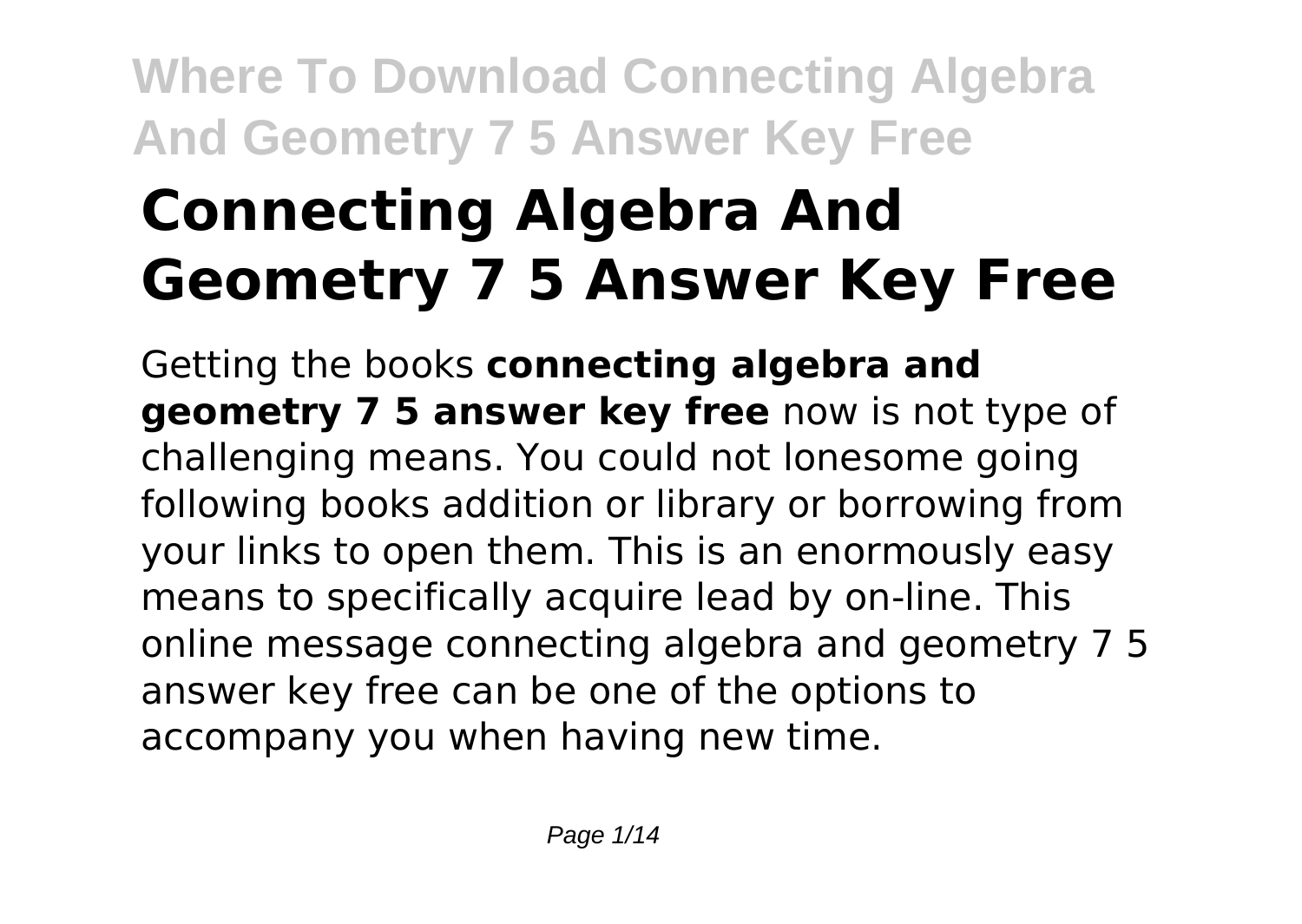It will not waste your time. acknowledge me, the ebook will utterly express you other matter to read. Just invest tiny era to get into this on-line publication **connecting algebra and geometry 7 5 answer key free** as skillfully as review them wherever you are now.

Teaching connections between Algebra and Geometry I: a MANSW presentation 2.5 Connecting Reasoning to Algebra and Geometry Connect Algebra to Geometry - Polygons.wmv *Teaching connections between Algebra and Geometry II* A Chinese 5th Grader Solved This In Just 1 Minute! HARD Geometry Problem How To Solve Amazon's Hanging Cable Interview Question *How to* Page 2/14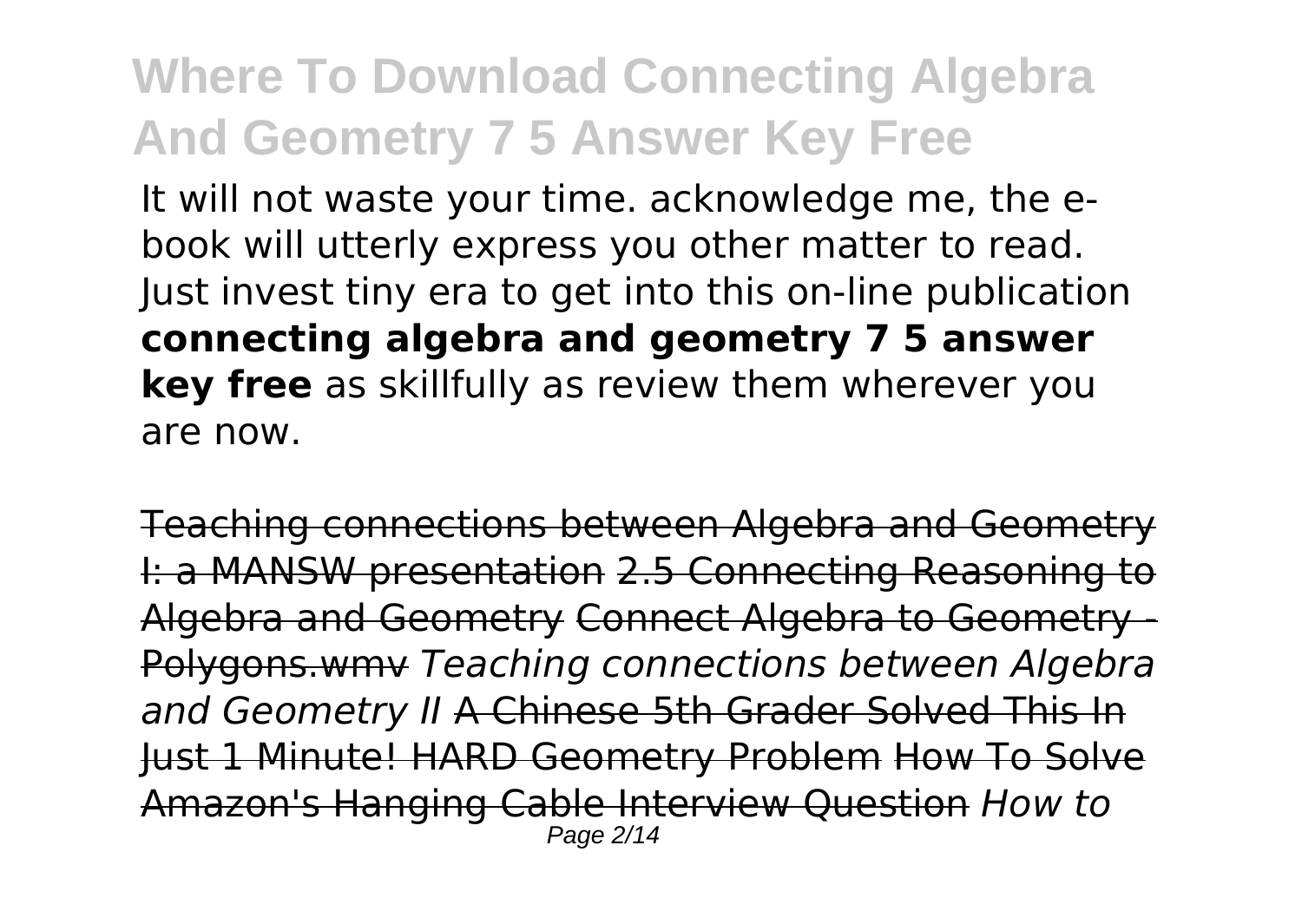*Get Answers for Any Homework or Test*

Math Antics - Points, Lines, \u0026 Planes

Lines \u0026 Angles-Algebra \u0026 Geometry-Class 7- Mr. Indranil Ghosh

Exterior Angle Theorem For Triangles, Practice Problems - Geometry Algebra Basics: Graphing On The Coordinate Plane - Math Antics College Algebra Introduction Review - Basic Overview, Study Guide, Examples \u0026 Practice Problems The Math Needed for Computer Science Algebra 2 - The Geometry of Quadratic Systems (Part 7) How to Plot Points on the X Y Coordinate System , Intermediate Algebra , Lesson 56 Math Antics - Angle Basics **THESE APPS WILL DO YOUR HOMEWORK FOR YOU!!! GET** Page 3/14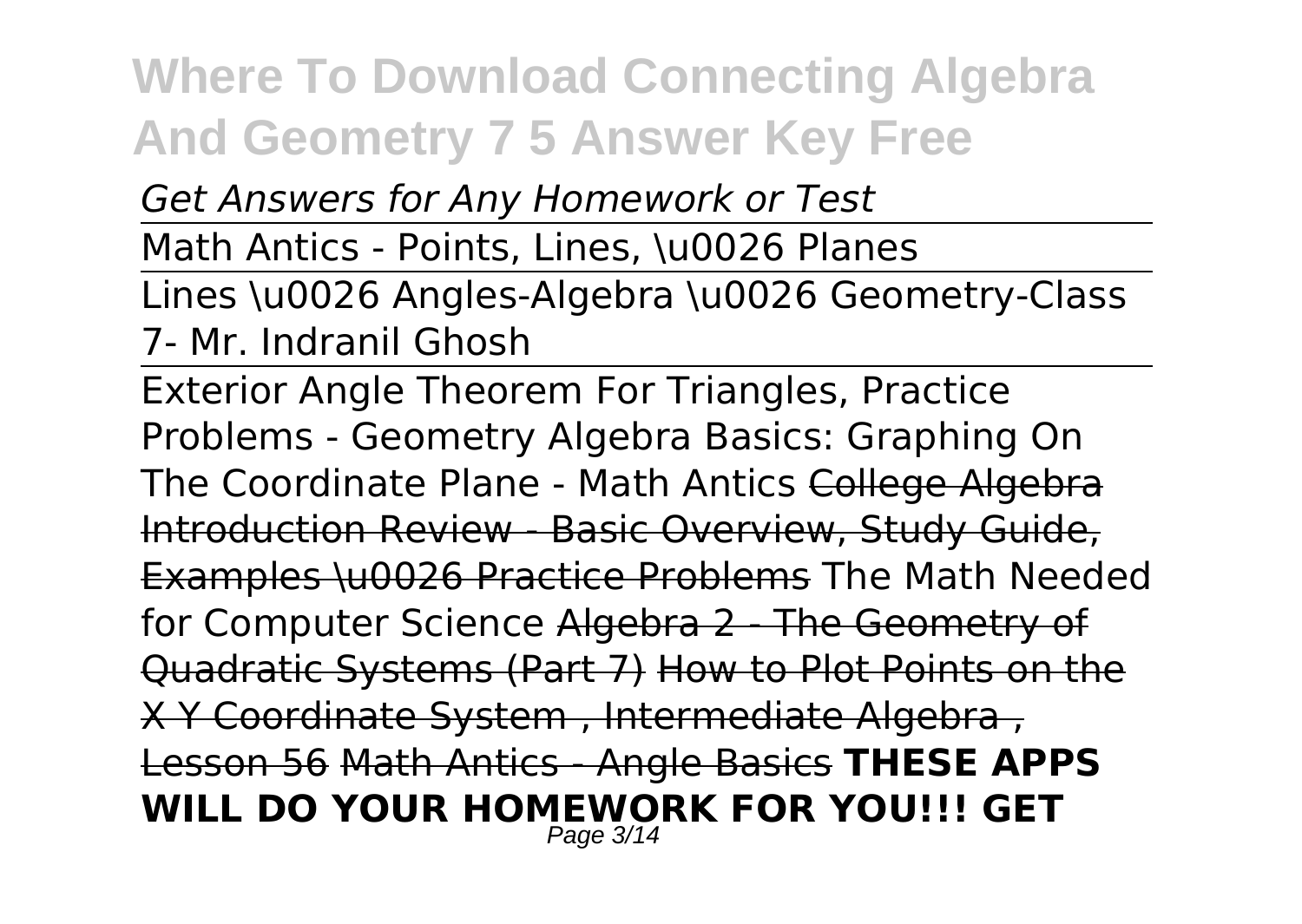#### **THEM NOW / HOMEWORK ANSWER KEYS / FREE APPS** Connecting Algebra And Geometry 7

Unit 7: Connecting Algebra and Geometry through Coordinates. In thie unit, Students investigate pairs of lines that are known to be parallel or perpendicular to each other and discover that their...

Unit 7: Connecting Algebra and Geometry through ... This Module 7: Connecting Algebra and Geometry Unit is suitable for 8th - 10th Grade. The coordinate plane links key geometry and algebra concepts in this approachable but rigorous unit. The class starts by developing the distance formula from the Pythagorean Theorem, then moves to applications of Page 4/14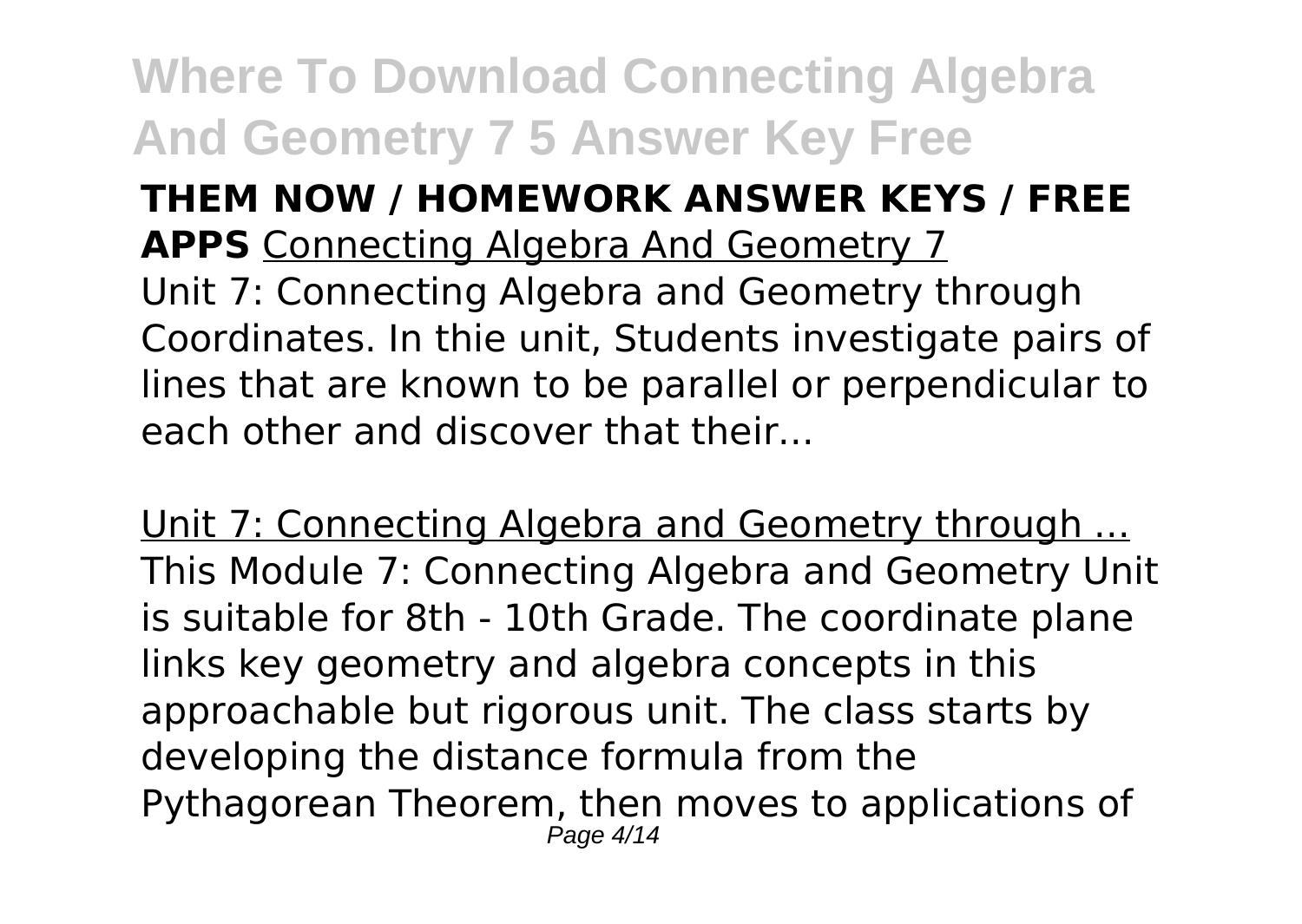Module 7: Connecting Algebra and Geometry Unit for 8th ...

Name: Connecting Algebra and Geometry 7.2 Ready, Go! Ready Topic: Graphing lines. The graph at the right is of the line . 1. On the same grid, graph a parallel line that is 4 units below it. Dashed line at right 2. Write the equation of the new line. 3. Write the y-intercept of the new line as an ordered pair. 4.

Name: Connecting Algebra and Geometry 7.1 Set, Go! Set

connecting-algebra-and-geometry-7-4-answer-key-Page 5/14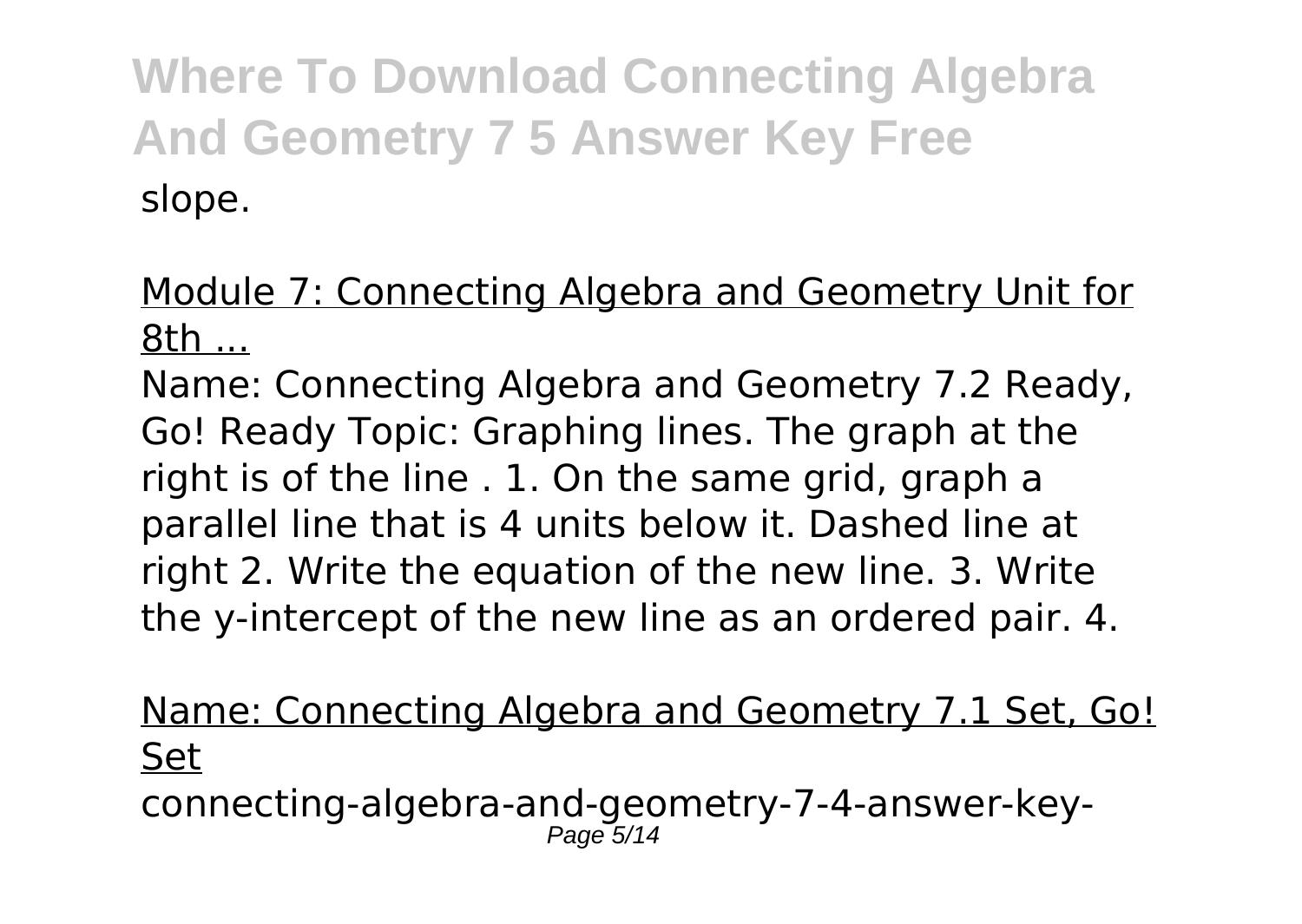free-download 2/4 Downloaded from liceolefilandiere.it on December 17, 2020 by guest rigorous unit. The class starts by developing the distance formula from the Pythagorean Theorem, then moves to applications of slope.

#### Connecting Algebra And Geometry 7 4 Answer Key Free ...

Name:& ConnectingAlgebraandGeometry& 7.1\$ ©2012""Mathematics"Vision"Project|"MV P" In"partne rship"with"the"Utah"State"Office"of"Education""" Licensedunder ...

Secondary One Mathematics: An Integrated Approach Page 6/14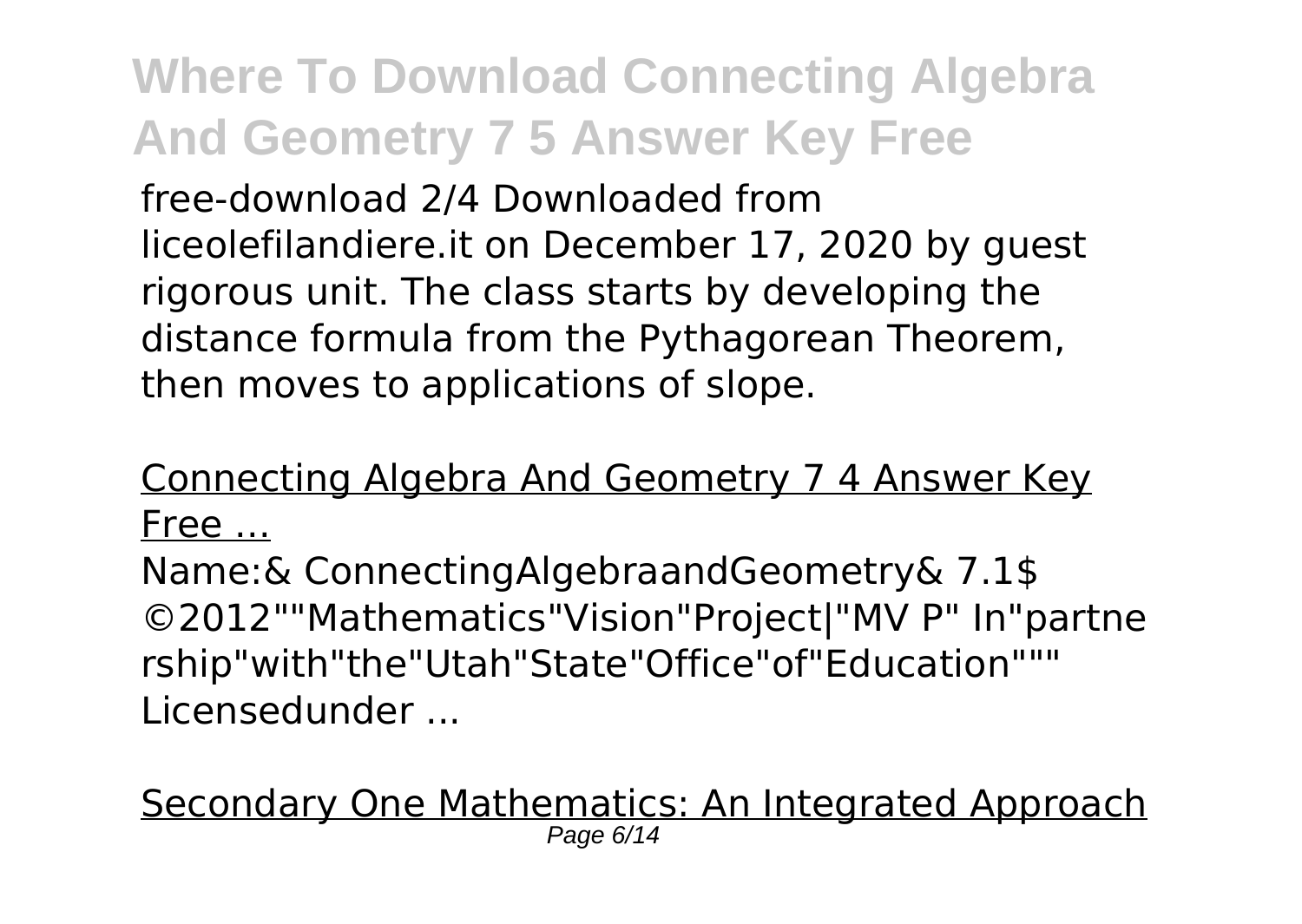#### Module 7 ...

connecting algebra and geometry 7 5 answer key download and numerous book collections from fictions to scientific research in any way. in the middle of them is this connecting algebra and geometry 7 5 answer key download that can be your partner. Secondary One Mathematics: An Integrated

#### Connecting Algebra And Geometry 7 5 Answer Key Download ...

CONNECTING ALGEBRA AND GEOMETRY 8.1 Go the Distance – A Develop Understanding Task Using coordinates to find distances and determine the perimeter of geometric shapes (G.GPE.7) READY, SET, Page 7/14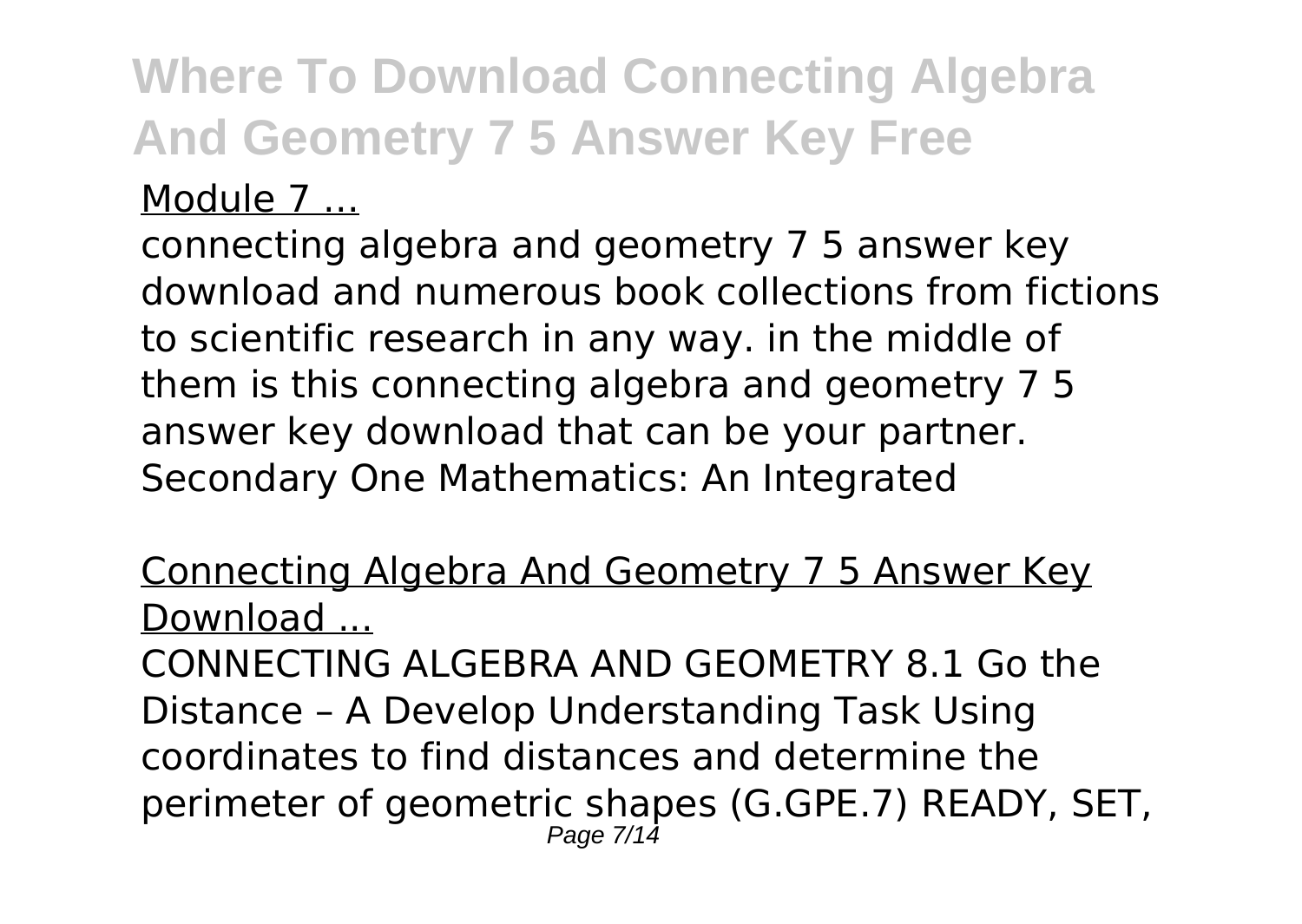GO Homework: Connecting Algebra and Geometry 8.1 8.2 Slippery Slopes – A Solidify Understanding Task

Connecting Algebra & Geometry - Free Kids Books Connecting Algebra and Geometry. Practice Write the equation of a line parallel and a line perpendicular to the given equation 1 9. 1 ( 3,4) 3 10. 4 2 ( 8, 3) 2 11.  $1 ( 6,1) 3 5 12. 3 (10,3) 2 y x y x y x y x = + ...$ 

#### 2-Parallel and Perpendicular Practice.pdf - Connecting

...

©2012 MathematicsVisionProject"|M VP" In"partnershi p"with"the"Utah"State"Office"of"Education""" Licensedunder(theCreativeCommons(Attribution4 ... Page 8/14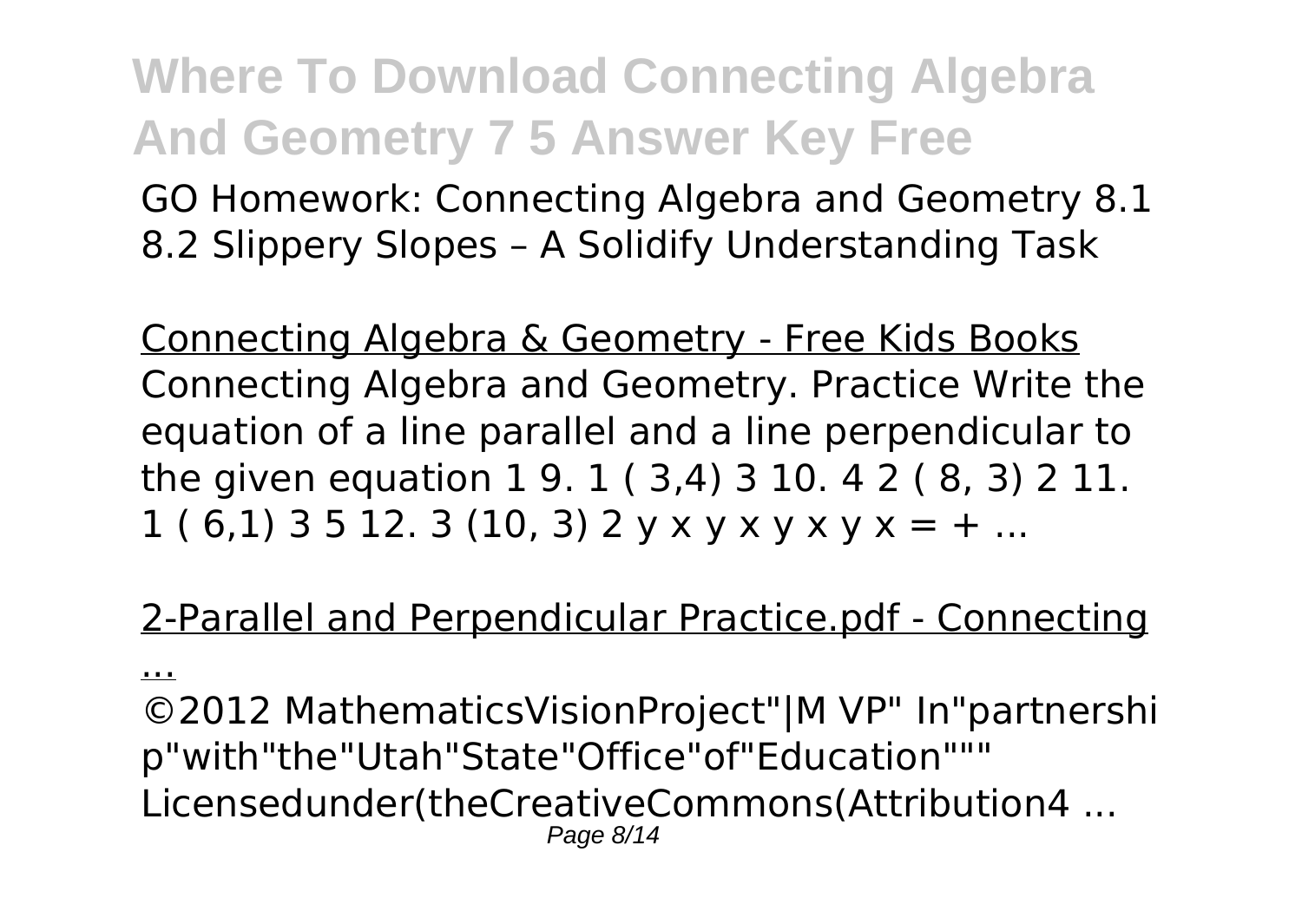#### Secondary One Mathematics: An Integrated Approach Module 7 ...

GSE Geometry Support Unit 7 – Connecting Algebra & Geometry 7.7 - Review Decide whether Point A is INSIDE, OUTSIDE or ON the circle. LENGTH OF CP (RADIUS) LENGTH OF CA IN/OUT/ON 2 3 2 P C A 6,3 3, 1 1, 4 P C A 3,4 5,7 6,1 P C A 3,0 2,3 3, 4 P C A 1 2 6 P C A

#### Name: Date: Connecting Algebra & Geometry through

...

Unit 7- Functions and Models; Unit 8- Descriptive Statistics; Unit 9- Connecting Algebra and Geometry; Page  $9/14$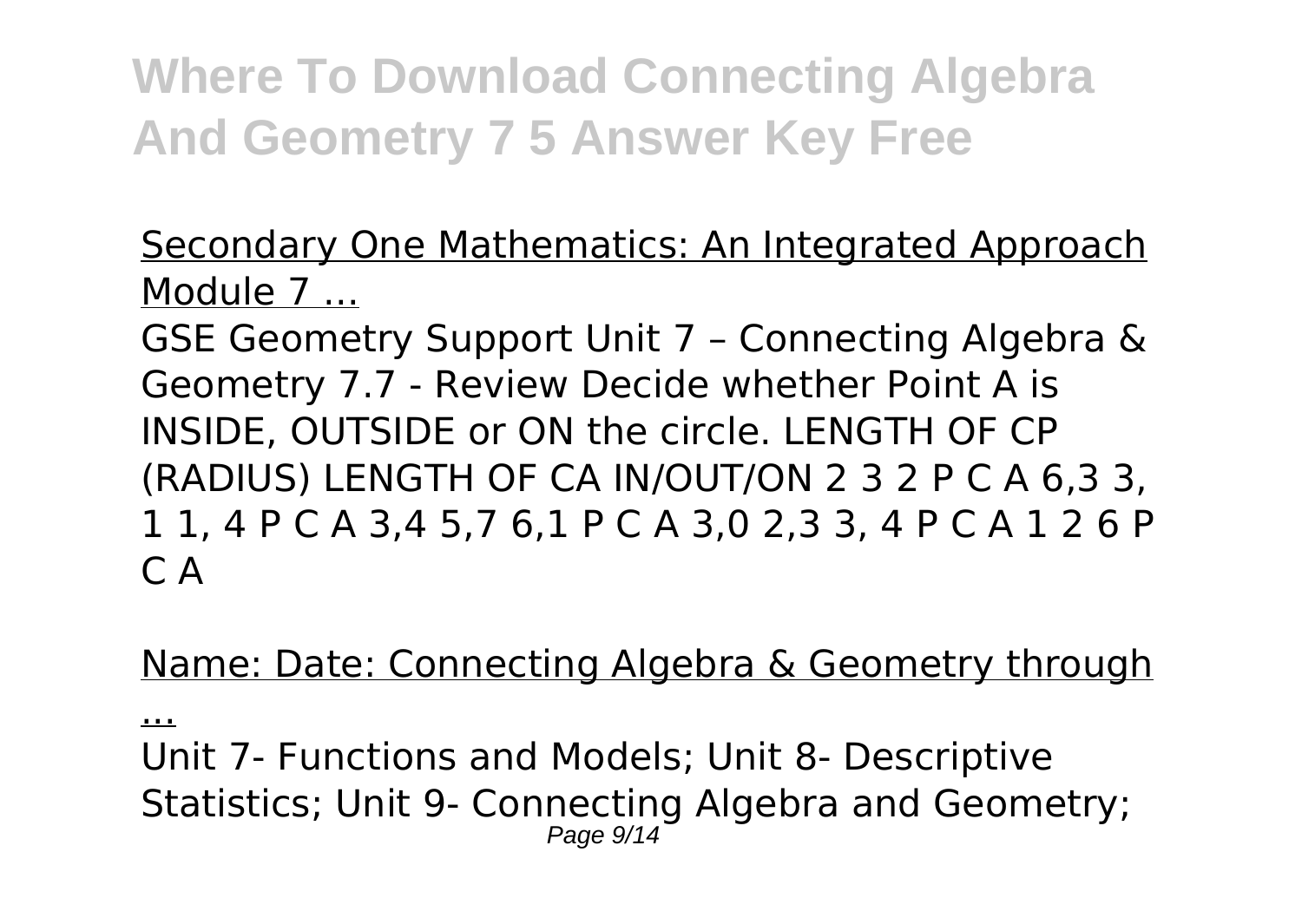Unit 10- Math 8- Geometry; Unit 11- Math 8- Statistics; High School Mathematics. Introductory Math Unit Plans & Resources; Foundations of Math I Unit Plans & Resources. Foundations of Math I Idea Exchange ; Math I Unit Plans & Resources. Math ...

#### Secondary Curriculum / Unit 9- Connecting Algebra and Geometry

Name:&&&&&Connecting&Algebra&and&Geometry&7 .5\$ ©2012""Mathematics"Vision"Project|"MVP" In"part nership"with"the"Utah"State"Office"of"Education"""

#### Name:&&&&&&&&&&&&&&&&&&&&&&&&Connectin g&Algebra&and ...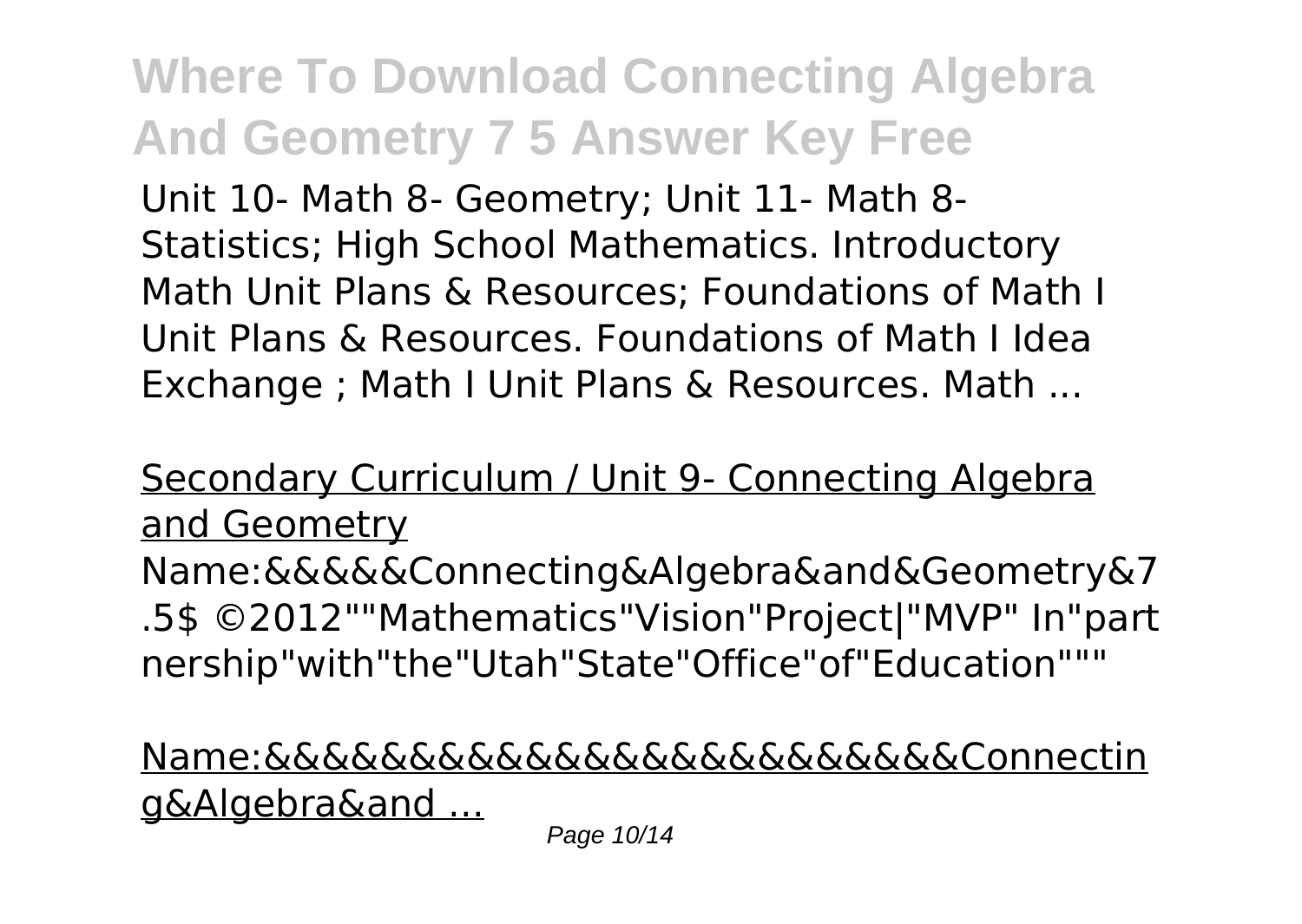Connecting Algebra & Geometry using Coordinates 5.3 - NDistances and Midpoints ame: 1. Find the length of the following segments 2. Given A(–2,7), B(4,5),  $C(-7,-1)$ , and  $D(3,-6)$ , find the length of the following segments a. Segment AB b. Segment BA c. Segment DC d. Segment AD

#### 5.3 - Connecting Algebra & Geometry using Coordinates ...

About This Quiz & Worksheet. These questions will assess your grasp of the connections between geometry and algebra. Topics on the quiz include algebraic concepts and geometric concepts.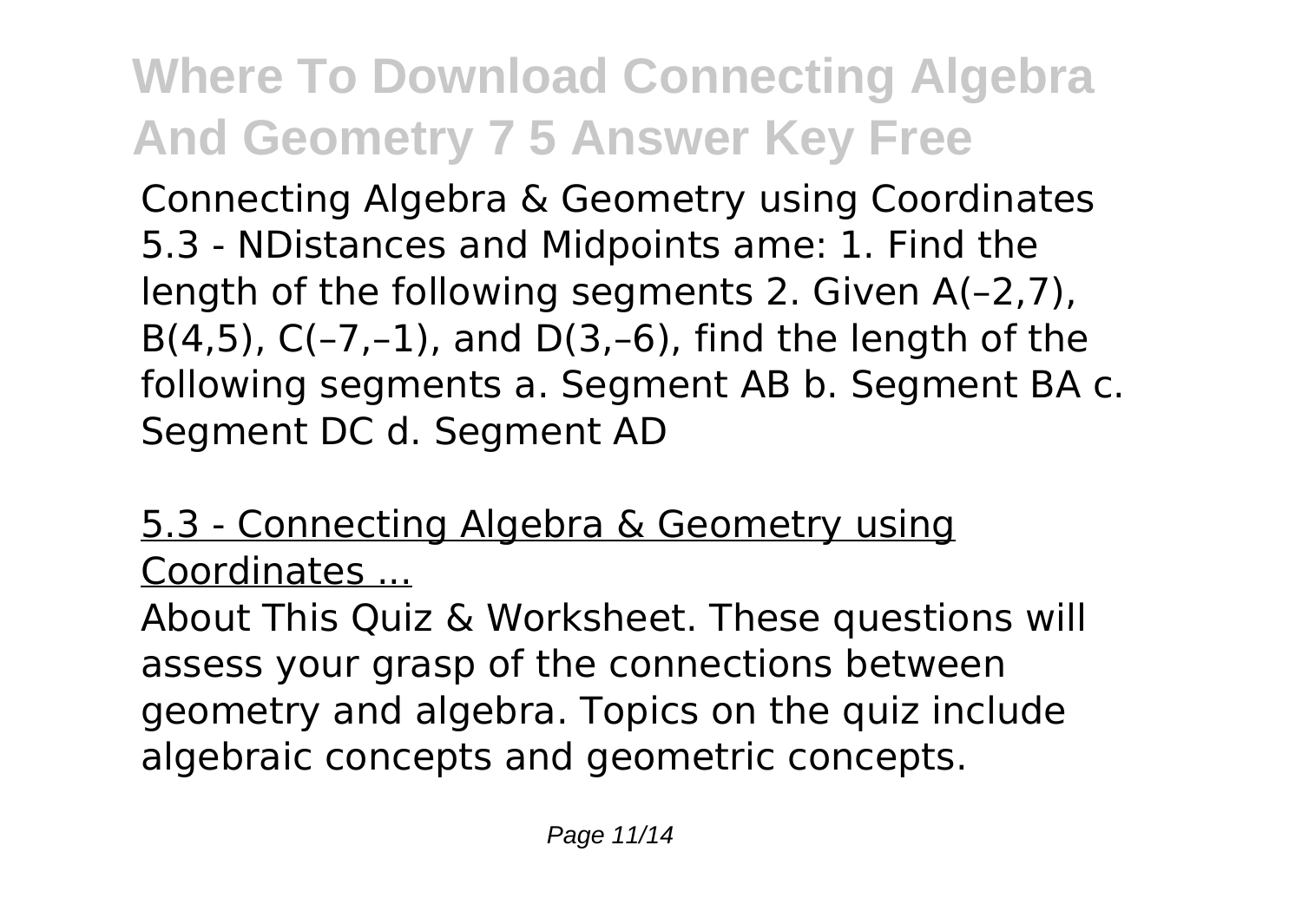#### Quiz & Worksheet - Geometry & Algebra Connections | Study.com

Unit 5 Connecting Algebra & Geometry. UNIT 5 VOCABULARY. Quizlet. Lesson Topics. 5.1 Go the Distance-Pythagorean Theorem Review. Review Videos. Additional Practice. pythagorean theorem GAMEs. 5.2 Go the Distance-Distance Formula. Distance formula game. 5.3 Dancers in the Middle-Midpoint Formula.

Unit 5 Connecting Algebra and Geometry - Weebly Unit 6 Connecting Algebra and Geometry Through Coordinates GGPE4 5 6 7 Use from HUMAN 26.0730010 at Forest Park High School Page 12/14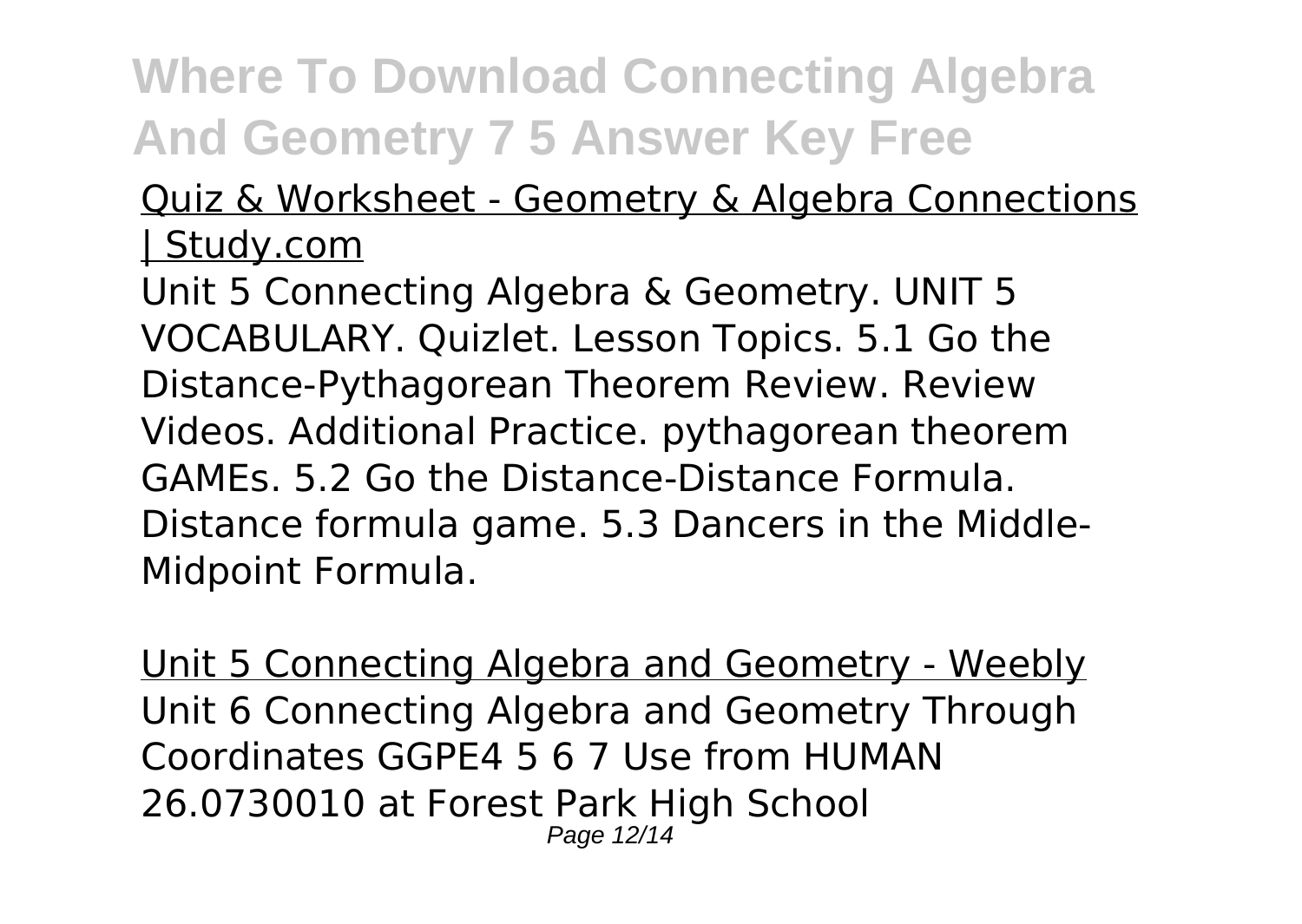Unit 6 Connecting Algebra and Geometry Through Coordinates ...

See how algebra can be useful when solving geometrical problems. If you're seeing this message, it means we're having trouble loading external resources on our website. If you're behind a web filter, please make sure that the domains \*.kastatic.org and \*.kasandbox.org are unblocked.

Equations and geometry | Algebra basics | Math | Khan Academy Mat230 Geometry CCLS - Module 4 - Connecting Algebra and Geometry through Coordinates (25 days - Page 13/14